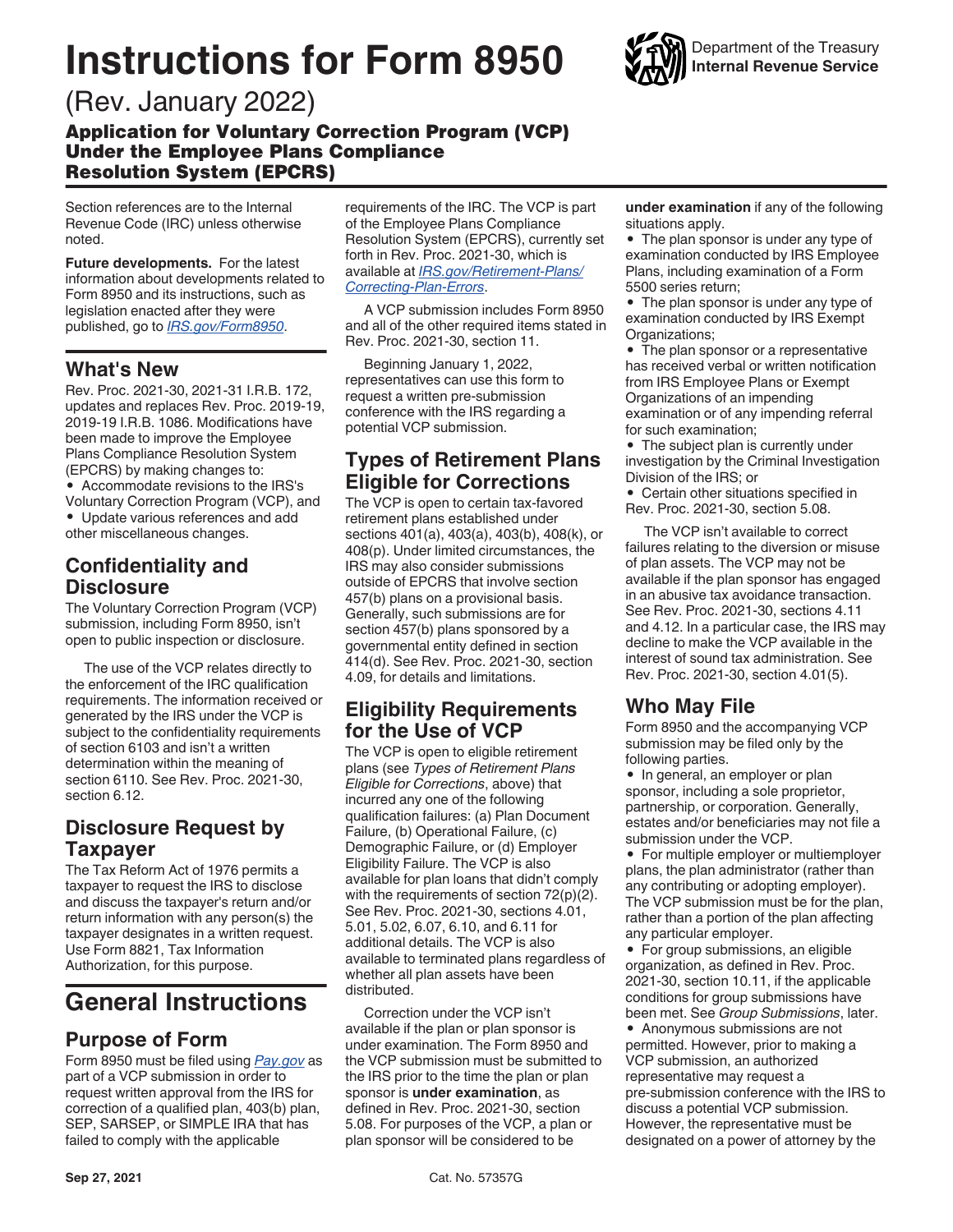employer (or in the case of a multiple employer or multiemployer plan, the plan administrator) and must be willing to submit a signed Form 2848, Power of Attorney and Declaration of Representative, with identifying information as part of a subsequent VCP submitted to the IRS. See *Anonymous Submissions*, later.

• For orphan plans, an authorized eligible party. See *Orphan Plans*, later.

• Representatives of plan sponsors. See *Plan Sponsor Authorization* below.

#### **Plan Sponsor Authorization**

Applicants may authorize their legal representative to sign and file the VCP submission or to request a pre-submission conference on their behalf using Pay.gov. If this will apply, be sure the following documents are included with the VCP submission.

**Declaration.** A signed and dated declaration by the plan sponsor that provides "Under penalties of perjury, I declare that I have examined this submission, including accompanying documents, and, to the best of my knowledge and belief, the facts presented in support of this submission are true, correct, and complete." This statement can't be signed by the plan sponsor's representative.

**Authorization.** For VCP submissions, a properly completed Form 2848 that provides specific authorization to an individual to take this action. To grant this authorization, complete Form 2848, lines 3 and 5, in the following way.

• Line 3 — For *Description of Matter*, enter "Voluntary Correction Program submission per Rev. Proc. 2021-30". For *Tax Form Number*, enter "8950". Leave *Year(s) or Period(s)* blank.

• Line 5a — Check the box for *Other acts authorized* and enter "The signing and filing of the Form 8950 and accompanying documents as part of a VCP submission".

This option isn't available to any individual listed on a Form 8821.

#### **Orphan Plans**

For the VCP, **orphan plan** means any tax-favored retirement plan for which an eligible party (defined below) has determined that the plan sponsor (a) no longer exists, (b) can't be located, or (c) is unable to maintain the plan. However, a retirement plan subject to Title I of the Employee Retirement Income Security Act of 1974 (ERISA) isn't an orphan plan if it is terminated according to the Department of Labor (DOL) Regulations section 2578.1 governing the termination of abandoned individual account plans.

An **eligible party** for an orphan plan is defined as one of the following.

• A court-appointed representative with specific authority to terminate the plan and dispose of the plan's assets;

• In the case of an orphan plan under investigation by the DOL, a person or entity determined by the DOL to have accepted responsibility for terminating the plan and distributing the plan's assets; or • In the case of a qualified plan to which Title I of ERISA has never applied, a surviving spouse who is the sole beneficiary of a plan that provided benefits to a participant who was (i) the sole owner of the business that sponsored the plan and (ii) the only participant in the plan.

The applicant must include a written letter indicating that the submission concerns an orphan plan, and must provide documentation that establishes that the applicant is an eligible party. See Rev. Proc. 2021-30, sections 5.03 and 11.04(14).

#### **Anonymous Submissions**

As of January 1, 2022, the IRS no longer permits VCP submissions to be made on an anonymous basis. See Rev. Proc. 2021-30, sections 1.03, 2.03(6), and 10.10.

#### **Pre-submission Conferences**

As of January 1, 2022, an authorized representative may use Form 8950 to make a written request for a pre-submission conference to discuss, on an anonymous basis, a possible VCP submission. See Rev. Proc. 2021-30, sections 1.03, 2.03(6), and 10.01.

A pre-submission conference request may only be made under the following circumstances.

• Matters on which a compliance statement may be issued under Rev. Proc. 2021-30.

• With respect to requested correction methods not described as safe harbor correction methods in Appendix A or B of Rev. Proc. 2021-30.

• The plan sponsor is eligible and intends to submit an application under VCP.

VCP pre-submission conferences are held only at the discretion of the IRS, and as time permits.

• At the conference, the IRS will provide oral feedback regarding the failure(s) and proposed correction method(s) described in the request.

• Also, at the conference, any discussion is advisory only, is not binding on the IRS, and cannot be relied upon as a basis for obtaining relief under EPCRS or any federal tax law.

• After the conference, the IRS will provide a written confirmation that the conference took place, and the matter will be closed.

If the plan sponsor subsequently files a VCP submission regarding the issues discussed, the plan sponsor must follow the procedures set forth in Rev. Proc. 2021-30, sections 10 and 11 (which require submission of a new Form 8950 and payment of an applicable user fee).

#### **Group Submissions**

For failures affecting a large number of individual plans, an eligible organization may make a group submission. The failures in the submission must result from a systemic error involving the eligible organization that affects at least 20 plans and that results in at least 20 plans implementing correction.

An **eligible organization** is defined as follows.

• A sponsor, as defined in Rev. Proc. 2015-36, 2015-27 I.R.B. 20, section 4.07;

• A volume submitter practitioner (VS Practitioner), as defined in Rev. Proc. 2015-36, section 13.05;

• A provider or mass submitter, as defined in Rev. Proc. 2017-41, 2017-29 I.R.B. 92, sections 4.04 and 4.08;

• An insurance company or other entity that has issued annuity contracts or provides services relating to assets for 403(b) plans; or

• An entity that provides its clients with administrative services relating to qualified plans, 403(b) plans, SEPs, SARSEPs, or SIMPLE IRAs.

For special rules and procedures that are applicable to group submissions, see Rev. Proc. 2021-30, section 10.11 and the annual Employee Plans revenue procedure.

#### **How To File**

Form 8950 and related VCP submission documents must be filed electronically only by going to *[IRS.gov/Form8950](https://www.irs.gov/forms-pubs/about-form-8950)* or *[Pay.gov](https://www.pay.gov/public/home)* (enter the term "Form 8950" in the search box). Paper copies of this form and related VCP submission documents won't be accepted. Before completing Form 8950, be sure you have:

• Established a Pay.gov account.

• Created a PDF file that contains all VCP submission attachments and the required documents specified in these instructions and in section 11 of Rev. Proc. 2021-30. See *What To File*, later, for additional details.

#### **User Fee**

A user fee is required to process your VCP submission. This fee must be paid through Pay.gov when you file your application. For current user fees, go to Appendix A of Rev. Proc. 2022-4 (or its annual successor) or go to *[IRS.gov/](https://www.irs.gov/retirement-plans/voluntary-correction-program-fees)*

*[VoluntaryCorrectionProgram\(VCP\)Fees](https://www.irs.gov/retirement-plans/voluntary-correction-program-fees)*. You can also call 877-829-5500. At the end of the Pay.gov application process, you will receive a payment confirmation receipt from Pay.gov. The Pay.gov Tracking ID Number on the receipt is used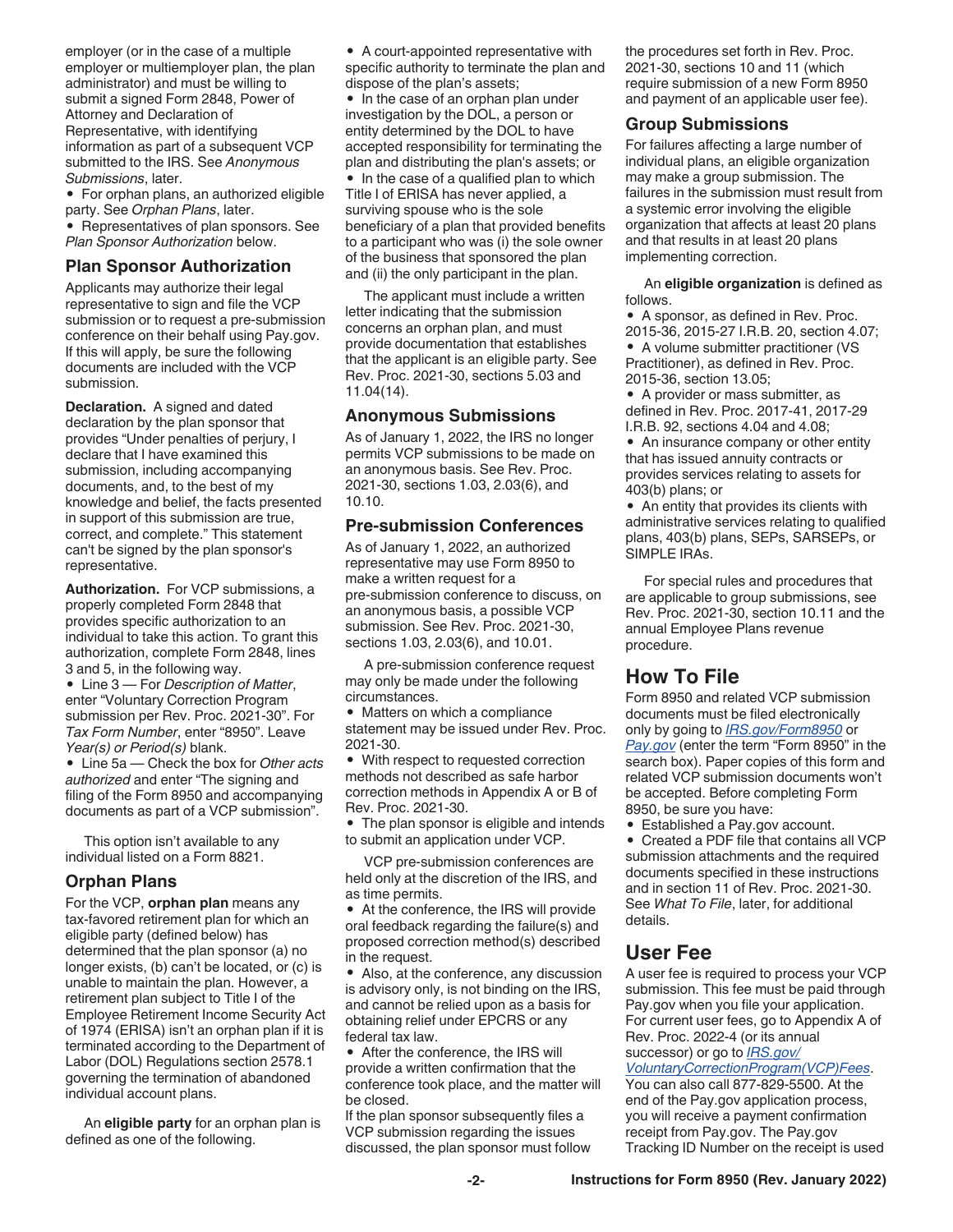by the IRS to track your VCP submission and will be the control number used to refer to the VCP submission.

# **How To Complete the Application**

An appropriate response must be entered for each line (unless instructed otherwise). In completing Form 8950, pay careful attention to the following.

• N/A (not applicable) is accepted as a response only if an N/A block is provided; • If a number is requested, enter the appropriate number;

• If a line provides a choice of boxes to check, check only one box unless instructed otherwise; and

• If a line provides a box to check, written responses and attachments aren't acceptable unless instructed otherwise.

# **What To File**

Applicants will go to *[Pay.gov](https://www.pay.gov/public/home)* to complete Form 8950, attach a PDF file that includes all other required VCP submission documents, and pay the applicable user fee. The PDF file that will be attached to Form 8950 should include the following items.

All failures and correction methodology descriptions, information, documents, sample computations (if applicable), attachments, and representations required by Rev. Proc. 2021-30, section 11.04. In order to assist VCP applicants, the IRS encourages the use of Form 14568, Model VCP Compliance Statement, including its supporting schedules reflected on Forms 14568-A through 14568-I, available in electronic format at *[IRS.gov/Retirement-](https://www.irs.gov/Retirement-Plans/Correcting-Plan-Errors)[Plans/Correcting-Plan-Errors](https://www.irs.gov/Retirement-Plans/Correcting-Plan-Errors)*. The documents in this PDF file should be presented in the order specified in Rev. Proc. 2021-30, section 11.11.

Attachments and written explanations that are included with the submission should include the full name of the plan, employer identification number (EIN), and plan number. For assistance in determining what documents and attachments are needed, refer to the EPCRS revenue procedure and the correcting plan errors webpage on IRS.gov.

The size of the PDF file that includes all VCP submission documents can't exceed 15MB. If your PDF file exceeds this limit, remove documents or portions of documents so that the PDF file doesn't exceed 15MB.

The documents that can't be included in the PDF file due to the 15MB file size limitation may be faxed directly to the IRS at 855-203-6996. They should be faxed to the IRS shortly after the Form 8950 and attached PDF file were successfully filed and the Pay.gov payment confirmation

has been generated. The applicant must include the Pay.gov Tracking ID Number, EIN, applicant name, and plan name on the fax coversheet.

# **Who Must Sign**

Form 8950 must be electronically signed and submitted by:

• The employer (including a sole proprietor or partnership) maintaining a single-employer plan;

• The plan administrator of a

multiple-employer plan or a multiemployer plan;

The eligible organization filing a group submission; or

• The eligible person who is filing a VCP submission on behalf of an orphan plan.

For corporations, partnerships, and organizations, the application must be electronically signed by an officer or partner with legal authority to bind the plan sponsor.

For pre-submission conference requests, the applicant's representative will electronically submit and sign the application. See *Pre-submission Conferences*, earlier.

If specifically authorized, and at the option of the VCP applicant, Form 8950 can be electronically signed and submitted by its legal representative if certain conditions are met. See *Plan Sponsor Authorization*, and Rev. Proc. 2021-30, section 11.08.

# **Specific Instructions To Complete Form 8950**

**Lines 1a–1l.** Enter the name, address, telephone number, and fax number of the plan sponsor. This applies even if the VCP submission is being filed by the plan sponsor's representative. The name of the plan sponsor is limited to 120 characters, including spaces. The information entered should be the same information used on the applicable filed Form 5500, Annual Return/Report of Employee Benefit Plan; Form 5500-EZ, Annual Return of A One-Participant (Owners/Partners and Their Spouses) Retirement Plan or A Foreign Plan; or Form 5500-SF, Short Form Annual Return/Report of Small Employee Benefit Plan.

The plan sponsor is:

1. For a plan maintained by a single employer, the employer;

2. For a plan maintained by two or more unrelated employers (a multiple-employer plan or multiemployer plan), enter the name of the plan administrator as if the plan administrator were the plan sponsor (see Regulations section 1.414(g)-1). Lines 1b-1k should

be completed as if the plan administrator were the plan sponsor;

3. For a plan sponsored by two or more entities required to be combined under sections 414(b), (c), or (m), one of the members participating in the plan;

4. For a plan that covers the employees and/or partners of a partnership, the partnership;

5. For an orphan plan, the name of the eligible party. Include a court order or other evidence documenting that the VCP applicant is an eligible party. See Rev. Proc. 2021-30, section 11.04(14);

6. For pre-submission conference requests, list the specific name of the plan sponsor's authorized representative as well as the unique identifying number the representative has assigned to the specific request. Enter this information on line 1a. The identifying number shouldn't be used for any other pre-submission conference request. Lines 1b–1l should be completed as if the representative were the plan sponsor. Enter 111111 as the NAICS business code in line 1l; and

7. For a group submission, enter the name of the eligible organization. Enter this information on line 1a. Lines 1b–1l should be completed as if the eligible organization were the plan sponsor.

**Address.** Enter the address of the plan sponsor. If applicable, include the suite, room, or other unit number after the street address. If the Post Office doesn't deliver mail to that address, show the box number instead of the street address. For pre-submission conference requests, enter the representative's address.

**Foreign address.** If the plan sponsor has a foreign address, complete lines 1f, 1g, and 1h. Don't abbreviate the country name. Follow the country's practice for entering the postal code and the name of the province, county, or state.

**Line 1i.** Enter the nine-digit EIN assigned to the applicant. For those applicants required to file a Form 5500 series return, the EIN should be the same EIN that is used when the Form 5500 series return is filed.

If this is a pre-submission conference request, enter the EIN of the authorized representative's employer.

Don't use a social security number or trust EIN.

An applicant must have an EIN. If you don't have an EIN, you may apply for one online. Go to the IRS website at *[IRS.gov/](https://www.irs.gov/Businesses/Small-Businesses-&-Self-Employed) [Businesses/Small](https://www.irs.gov/Businesses/Small-Businesses-&-Self-Employed)* and click on the *Employer ID Numbers (EINs)* link. Alternatively, an applicant can apply for an EIN by mailing or faxing a completed Form SS-4, Application for Employer Identification Number, to the IRS.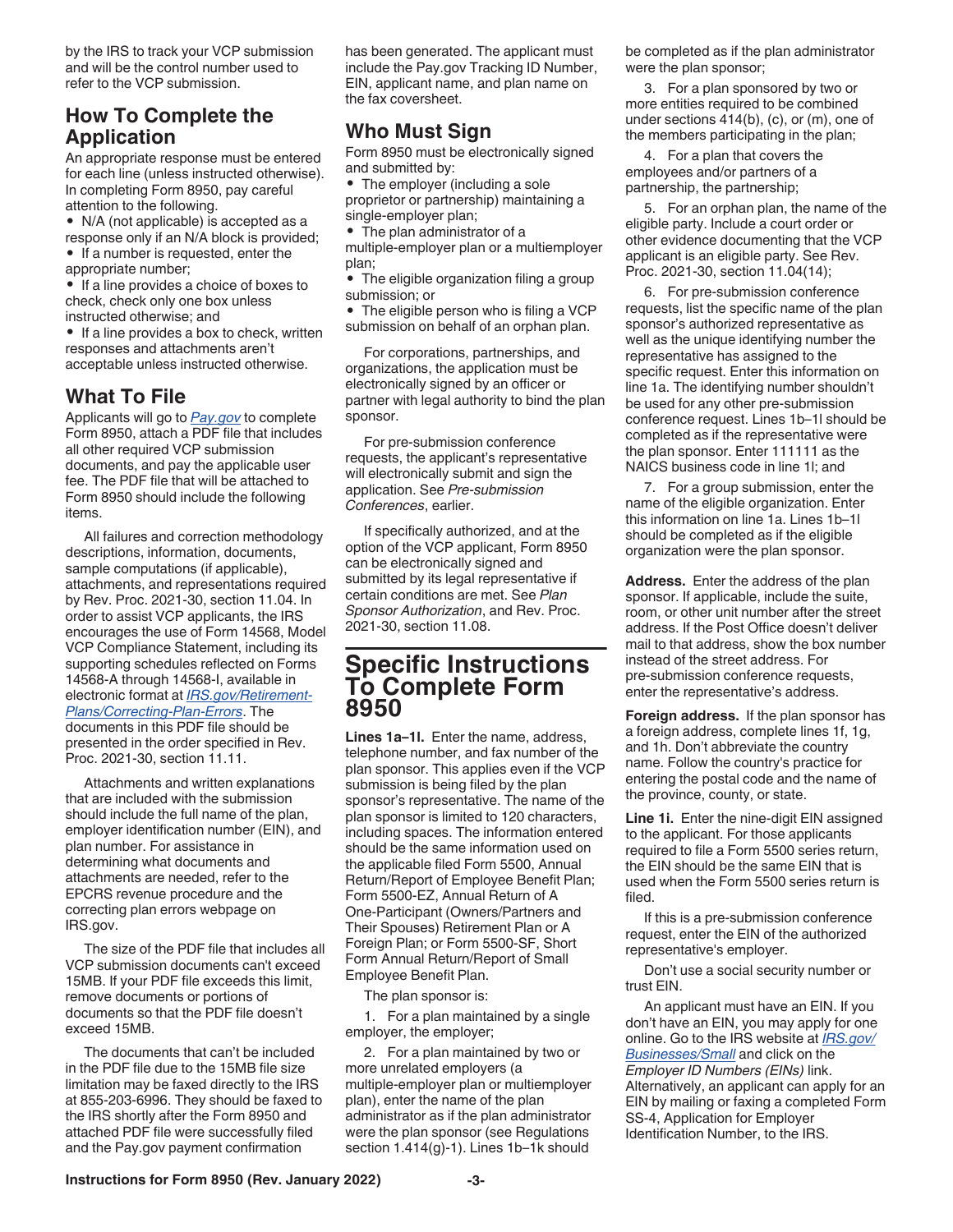**Line 1l.** Enter the six-digit applicable code that best describes the nature of the plan sponsor's business. This number can be copied from the most recently filed Form 5500 series return for the plan. If no Form 5500 has been filed, click on the "?" and you will be taken to a listing of these codes.

**Line 2a.** If a Form 2848 is included with your submission, you may leave this section blank and check the box. If you want the IRS to mail copies of correspondence to any other individual (including a different employee of the plan sponsor listed on line 1), include a completed Form 8821 with your submission and complete this section. The individual listed on a Form 8821 isn't a representative, and therefore isn't permitted to submit information or otherwise contact the IRS if questions or issues arise during the processing of a VCP submission. You may leave this section blank if a Form 8821 isn't enclosed with your submission.

**Line 3.** Choose a submission type that best describes the type of submission that is being submitted to the IRS. Most submissions will be regular VCP submissions. VCP group submissions, pre-submission conference requests, or non-VCP submissions involving 457(b) plans should be identified by clicking on the appropriate type.

**Line 4a.** Enter the full name of the plan, as shown on Form 5500 or other documents. For example, you can enter the XYZ Company Profit-Sharing Plan. If this is a request for a pre-submission conference, enter "Pre-submission Conference Plan". Include the unique identifying number from line 1 as part of the plan name.

**Line 4b.** Enter the plan's three-digit plan number. Typically, three-digit plan numbers begin with "001" and continue in numerical order for each plan that has been adopted by the plan sponsor. The number you assign to a plan must not be changed or used for any other plan. For those plan sponsors required to file a Form 5500 series return, the plan number entered on Form 8950 should be the same as the plan number that was or will be used when the Form 5500 series return is filed. If your plan is a SEP, SARSEP, or SIMPLE IRA, and there are no other plans, enter "990".

For pre-submission conferences, enter "401" for the first pre-submission request made by the authorized representative using Form 8950. For subsequent requests made by the authorized representative's firm, the plan number to be entered on each Form 8950 will be the next number following 401 (for example, 402, 403, 404, etc.) resulting in unique

plan numbers for each subsequent pre-submission request. The plan number assigned to a specific request must not be changed or used for any other pre-submission request made by the authorized representative's firm.

For group submissions, enter "901" for the first group submission made to the IRS. For subsequent group submissions made by the eligible organization, the plan number to be entered on each Form 8950 will be the next number following 901 (for example, 902, 903, 904, etc.) resulting in unique plan numbers for each subsequent group submission. The plan number assigned to a specific group submission must not be changed or used for any other group submission made by the eligible organization.

**Line 4c.** Enter the total dollar value of the retirement plan's assets. For Form 5500 series filers, this information comes from the most recently filed return for the plan determined as of the date the Form 8950 is submitted to the IRS. For plans that are exempt from filing a Form 5500 series return, enter the total dollar value of the retirement plan assets determined as of the last day of the most recently completed plan year. However, if this information isn't available at the time the VCP submission is made to the IRS, it is acceptable to use the most recently ended prior plan year for which information on the amount of plan assets is available. The exception doesn't apply if the VCP submission is made to the IRS more than 7 months after the close of the most recently ended plan year preceding the date of the VCP submission. Look to Appendix A of Rev. Proc. 2022-4 (or its annual successor) for additional details.

Plans that have terminated and filed a final Form 5500 series return should enter the amount of plan assets reported on the return filed for the year prior to the year all assets were distributed.

For pre-submission conference requests, enter "1.00".

This requirement applies to SEP or SIMPLE IRA plans. The applicant must make a good faith estimate of the value of all IRA accounts currently associated with the SEP or SIMPLE IRA plan.

For a group submission, the eligible organization must provide a good faith estimate of the value of the retirement plan assets that are associated with the individual retirement plans that are (or are expected to be) part of the group submission.

**Line 4d.** Enter the total number of plan participants. For Form 5500 series filers, this information is on the most recently filed return for the plan determined as of the date the VCP submission is made to the IRS through Pay.gov.

For applicants that are exempt from filing a Form 5500 series return, enter the number of plan participants determined as of the last day of the most recently ended plan year. However, if this information isn't available at the time the VCP submission is made to the IRS, it is acceptable to use the most recently ended prior plan year for which information on the number of plan participants is available. The exception doesn't apply if the VCP submission is made to the IRS more than 7 months after the close of the most recently ended plan year preceding the date of the VCP submission.

Plans that have terminated and filed a final Form 5500 series return should enter the number of participants on the return filed for the year prior to the year all assets were distributed.

For group submissions, the eligible organization must provide a good faith estimate of the number of plan participants associated with the individual retirement plans that are part of the group submission.

This requirement applies to SEP and SIMPLE IRA plans.

For pre-submission conference requests, enter "1".

**Line 5.** Review all possible choices before selecting an answer. Enter the type of plan that is the subject of this VCP submission by selecting the appropriate number from the choices associated with this line.

For this purpose, governmental section 414(d) plans are section 401(a) plans sponsored by a governmental entity, as defined in section 414(d).

For this purpose, there are only two choices viable for VCP group submissions.

If your plan type isn't listed among the various available choices, enter "99" and attach a detailed description of your plan. It is expected that plan type 99 would be used in very rare circumstances.

**Line 6a.** VCP submissions made by an eligible party that involve terminating orphan plans may answer "Yes" to this question if they wish to request a waiver of the VCP user fee. Attach an explanation that justifies the waiver request and evidence that the applicant is an eligible party. See Rev. Proc. 2021-30, sections 4.08 and 11.04(14). All other applicants will answer "No" to this question. (See *Orphan Plans*, earlier.)

**Line 6b.** If you check "Yes," be sure to enter the applicable control/Pay.gov tracking number that was assigned to the closed pre-submission conference request.

**Line 6c.** The user fee owed for this application will be calculated automatically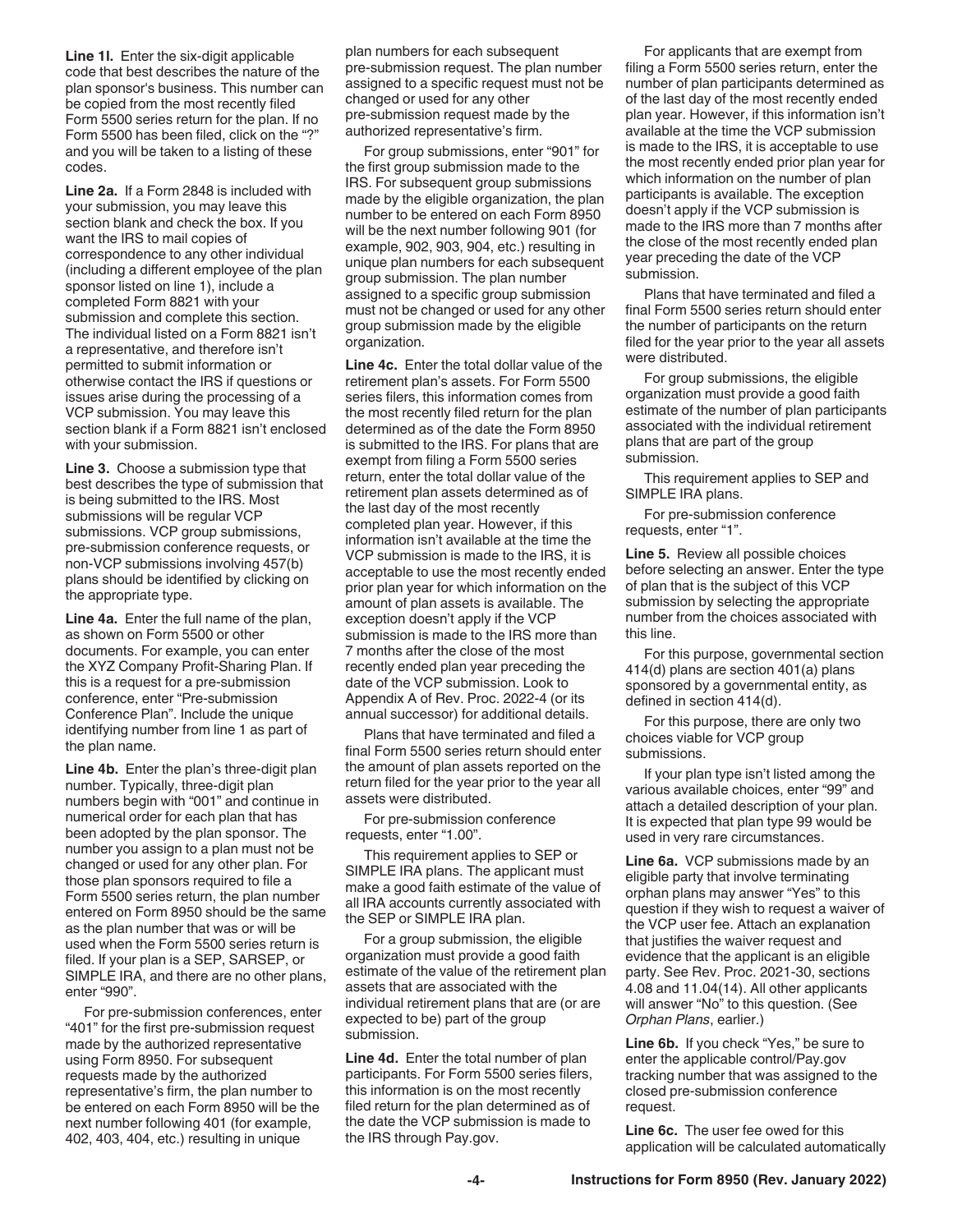based upon the type of submission or amount of plan assets entered on line 4c. See *User Fee*, earlier, for additional information on user fees for VCP submissions.

**Line 7.** If you check "Yes," be sure to include a copy of the corrective plan amendment(s) with your submission. Don't include a determination letter application with your VCP submission. See Rev. Proc. 2016-37 and Rev. Proc. 2022-4 (or its annual successor) for information as to when determination applications may be submitted to the IRS. With regard to 403(b) plans, the amendment can't be effective prior to January 1, 2009, or the effective date of the plan, if later.

Line 8. If you check "Yes," attach a written explanation that provides details of the transaction(s). See Rev. Proc. 2021-30, section 4.12. Include the applicant's name, plan number, and EIN at the top of the attachment.

**Line 10.** See *Eligibility Requirements for the Use of VCP*, earlier, and Rev. Proc. 2021-30, section 4.02.

Line 11. Check "Yes," if:

• A past determination letter application was withdrawn by the plan sponsor, or • A past determination letter application was closed as incomplete due to a failure to respond to a question and the VCP submission includes qualification failures that were identified during the application process or would've been discovered by the IRS had the application not been withdrawn or closed as incomplete.

If line 11 was checked "Yes," attach an explanation. Include the applicant's name, plan number, and EIN at the top of the attachment.

Consider the following example. Plan Sponsor X submits a determination letter application to the IRS. During the review process, additional information is solicited in order to determine whether the plan had been timely amended for past tax law changes. The determination letter application is withdrawn by Plan Sponsor X. Two months later, Plan Sponsor X submits a VCP submission to the IRS indicating the plan document wasn't timely updated for various specified tax law changes. When completing Form 8950, Plan Sponsor X should answer "Yes" to question 11 and include a written attachment that explains why the determination letter application was withdrawn.

## **Sign the Form**

See *Who Must Sign*, earlier, for additional information on who must the sign Form 8950. To sign the form, check the box next to the penalty of perjury statement, and enter your name and title in the applicable

boxes. This information will automatically show up in the *SIGN HERE* box. We recommend you preview and print a copy of your completed Form 8950 for your records before submitting it electronically. Click on *Continue*.

# **Attach Required PDF File to Your VCP Application Form**

Click on *Browse* and on your computer locate the PDF file that contains all VCP submission attachments and the required documents specified in these instructions and in section 11 of Rev. Proc. 2021-30. Then, click on *Attach*. The PDF file should appear. The PDF file can't exceed 15MB in terms of its size. See *What To File*, earlier, for additional details. Then, click on *Next*.

# **Pay the User Fee**

Enter the necessary information to pay the applicable user fee for the VCP submission. During the review and submission process on Pay.gov, you will get a Pay.gov confirmation of the paid user fee by email. You can also have Pay.gov send copies of this confirmation email to other parties if you supply the necessary email addresses.

# **Retain Pay.gov Payment Confirmation Receipt**

If you successfully submitted a user fee payment, Pay.gov will generate a payment confirmation receipt for the VCP application after the VCP submission has been filed. Print a copy of this confirmation for your records. The IRS will use the Pay.gov Tracking ID Number on the receipt as the control number to identify this VCP submission. Use this number to identify your VCP submission if you need to contact the IRS. The payment confirmation receipt is considered an acknowledgement that a VCP submission has been made to the IRS. If a Pay.gov confirmation receipt isn't generated, then no VCP application has been submitted to the IRS. For those submissions involving terminated orphan plans or 457(b) plans, no receipt will be generated as no upfront fee is required. However, Pay.gov will indicate that the submission was made successfully and provide a Pay.gov Tracking ID Number.

If you had VCP submission documents that couldn't be included in the submitted PDF file due to the 15MB file size limitation, fax them to the IRS at 855-203-6996. Include the EIN, Applicant Name, Plan Name, and the Pay.gov Tracking ID Number (for example, this is the IRS Control Number) on the fax coversheet. This fax number is used only to submit documents that couldn't be

included in the PDF due to the 15MB file size limitation.

# **Status Inquiries**

If you successfully made a VCP submission to the IRS, you may call 626-927-2011 (not a toll-free number) to inquire about the status of your case if you haven't been contacted by the IRS within 6 months from the submission date. If you need to revise or supplement the VCP submission, don't submit a new Pay.gov Form 8950 application. Call the status line and the IRS will discuss with you the best way to submit the new or revised information.

# **Special Rules for Pre-submission Conference Requests**

Such requests are to be made anonymously by the individual who represents the potential VCP applicant, and who will submit a completed Form 2848 when the actual VCP submission is later made to the IRS.

The PDF attachment for a pre-submission conference request should include:

• A written explanation of the qualification failure(s) in detail, including how and why it occurred, the number of people impacted, and the periods of time it occurred.

• A detailed narrative that contains a proposed solution of the failure(s) and explains how the proposed solution is consistent with the correction principles of EPCRS.

• A written explanation of the method used to compute earnings, if applicable.

• A copy of plan provisions and amendments that are relevant to the request.

• Any other information you believe the IRS needs to evaluate the request. Not every item required for the PDF attachment for a typical VCP submission needs to be submitted with a pre-submission conference request.

## **Additional User Fee Payments**

You may determine that the proper user fee wasn't paid due to an error in completing Form 8950. Alternatively, the IRS's office of Employee Plans Voluntary Compliance may contact you regarding additional fees that may be owed on a previously submitted VCP case. In either case, don't file a new Form 8950. Instead, go to Pay.gov and submit the additional user fee by using Form 8951, Additional User Fee Payment for Open Application for Voluntary Correction Program (VCP), under EPCRS. Previous versions of Form 8951 that exist outside of Pay.gov can't be